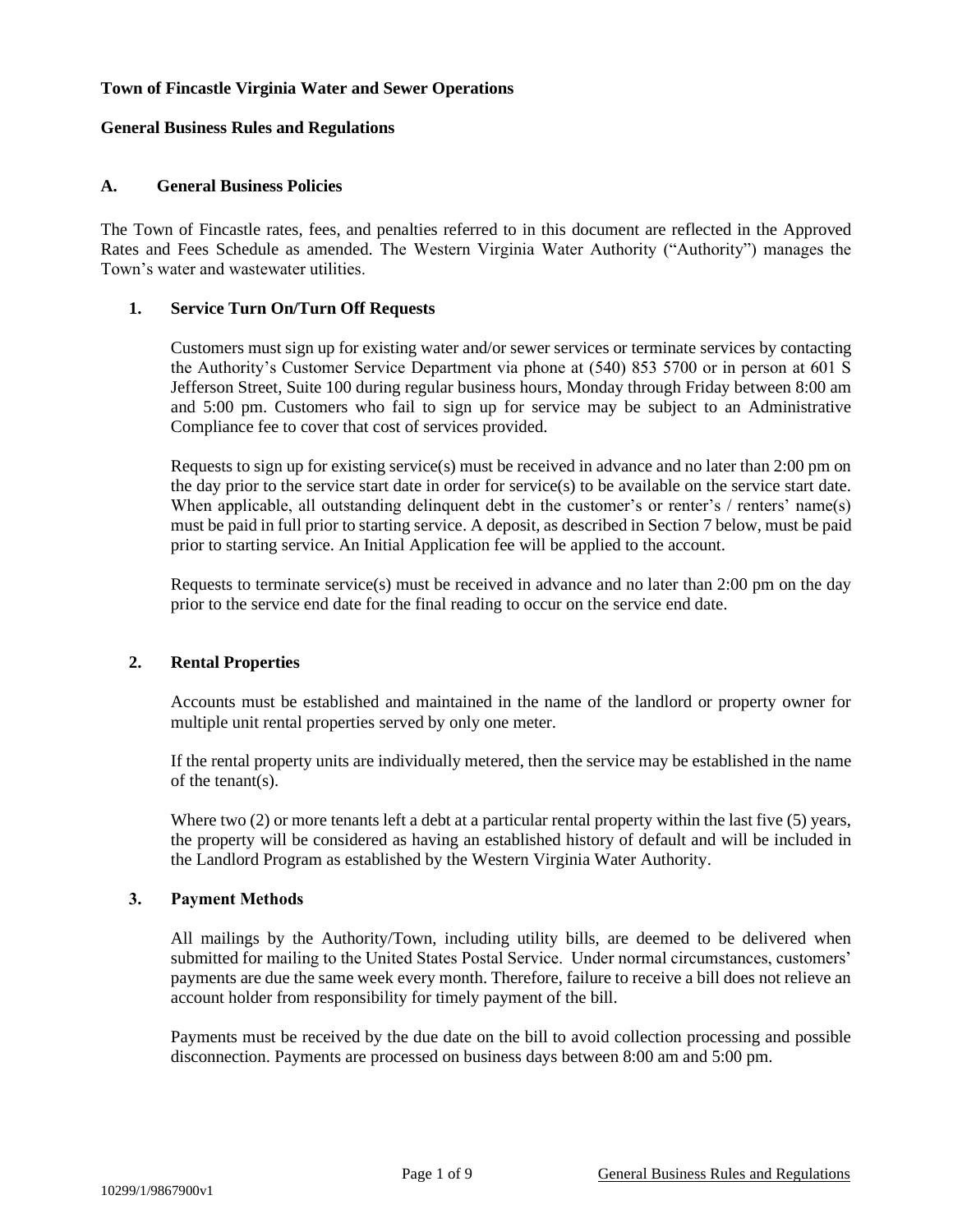#### **3.1 Payment Options**

Payments may be made by cash, check, money order, cashier's check or certified funds check. Payments may also be made by automatic bank draft and online by electronic check, credit or debit card. Where applicable, payments may be made by wire transfer.

#### 3.1.1. Automatic bank draft

Customers signed up for automatic bank drafting will have payments equal to the amount of their bill drafted from their checking or savings account every month on the due date of their bill.

## 3.1.2. By Mail

Customers should mail payments using the return envelope provided in their bill. The tear-off payment coupon provides the payment address and account information and must accompany the payment to ensure accurate and timely processing of the payment and to avoid late payment charges.

#### 3.1.3. On-line

eCheck payments may be made online by transferring funds from a personal checking or savings account.

Credit card payments may be made on-line with your personal or business Visa, MasterCard, American Express, or Discover card. Customers are advised that the  $3<sup>rd</sup>$  party vendor processing the credit and debit card payments charges a processing fee.

## 3.1.4. Drop Boxes

Payments by check and money order may be dropped in Authority drop boxes located on 601 S. Jefferson Street, 215 Church Ave, and 5204 Bernard Drive, Roanoke, Virginia. To avoid late penalties, payments must be placed in the drop box no later than 5:00 pm on the due date of the bill.

## 3.1.5. By Phone

Credit card payments may be made by phone. Customers are advised that the  $3<sup>rd</sup>$  party vendor processing the credit and debit card payments charges a processing fee.

## 3.1.6. In Person

Customers may pay by cash, check or money order at the Water Authority's Utility Billing Office at 601 S. Jefferson Street, Roanoke, Virginia, during regular business hours, Monday through Friday between 8:00 am to 5:00 pm.

#### **4. Payment Extensions**

Two (2) payment extensions within a twelve (12) month period may be allowed at the discretion of the Town Manager, Town Council or the Authority's Executive Director or designee. The terms of a payment agreement may vary based on the dollar amount of the account and any unusual circumstances.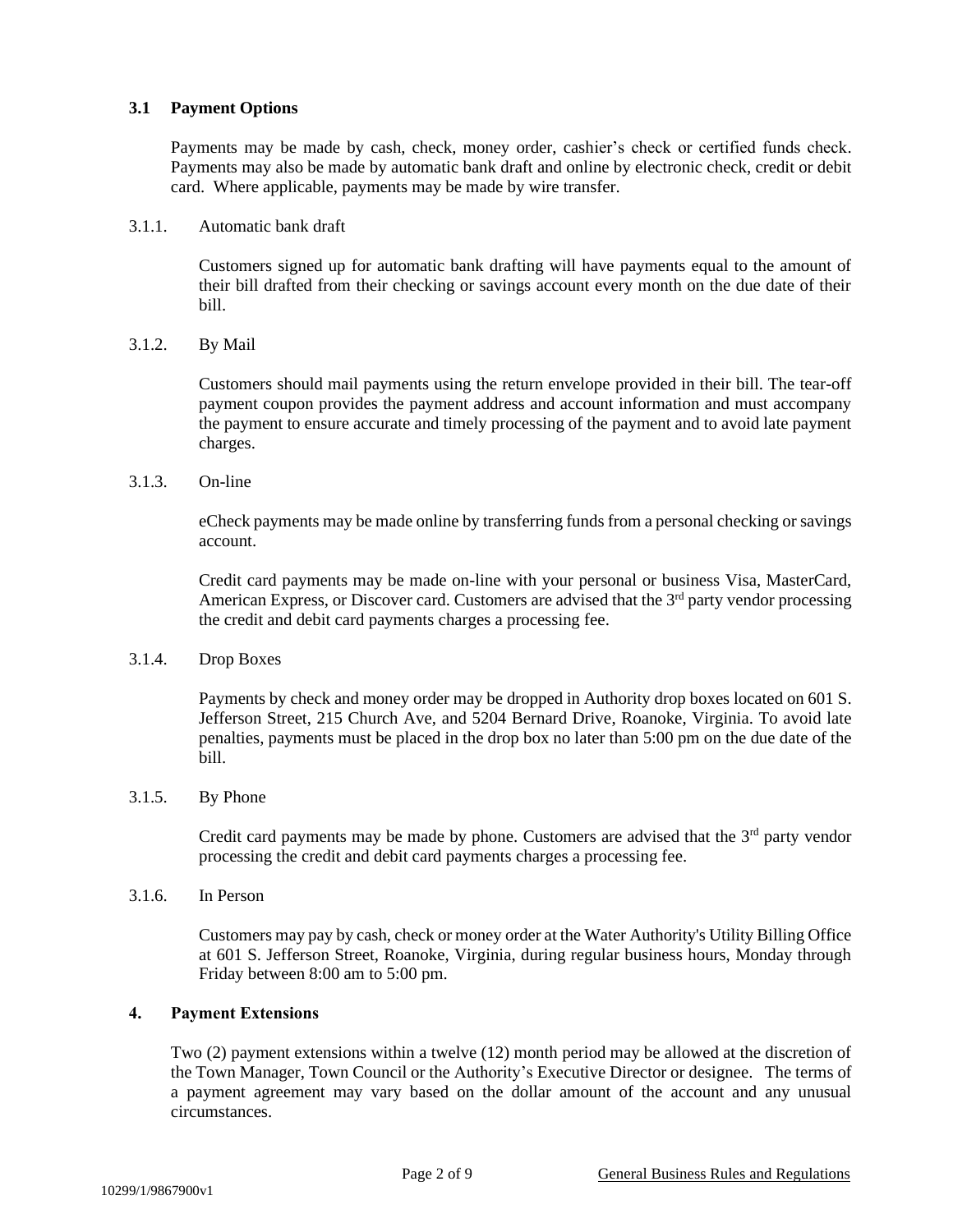Any deviation from the terms of a payment agreement may result in immediate disconnection of service and a security deposit will be required for services to be restored. If disconnected, a *Service Trip for Non-Payment* fee will be charged to the account for each service trip resulting from the disconnection. Account balances must be paid in full for services to be restored. Full payment must be received before 2:00 pm for service to be restored the same day. Payments received after the 2:00 pm deadline will be subject to an *Additional Overtime Charge* should the customer request services to be restored on the same day.

#### **5. Returned Checks and Automatic Bank Draft Rejects**

In accordance with § 2.2-614.1 of the Code of Virginia (1950) as amended, a *Bad Check Charge* will be applied to each returned check, rejected e-check or other online payment, or bank draft reject. After two (2) returned items for a customer, the account will be restricted to payment by cash, certified check, money order or credit card. Payment restrictions will be considered for removal after one (1) full year of good payment history. The Authority may require a security deposit as set forth in Section 7 below.

#### **6. Non-Payment of Accounts, Fees and Disconnections**

#### **6.1**. **Late Payment Penalties**

A *Late Payment* penalty will be applied to the account on current charges not paid by the due date. Accounts may be made temporarily exempt from penalties and penalties may be waived at the sole discretion of the Authority's Executive Director or designee.

#### **6.2. Disconnections**

An account is subject to disconnection for non-payment when any portion of the balance on the account is past due by forty-five (45) days. A returned check, rejected e-check payment or rejection of other online payments against a delinquent account will result in immediate disconnection of service.

A *Service Trip for Non-Payment* fee will be charged to the account for each service trip resulting from non-payment of an account. Account balances must be paid in full, including the *Service Trip for Non-Payment* fee(s), for services to be restored. Full payment must be received before 2:00 pm for service to be restored the same day. Payments received after the 2:00 pm deadline will be subject to an *Additional Overtime Charge* if the customer requests services be restored on the same day.

All delinquent charges, all fees and a security deposit must be paid in full before the service(s) will be restored.

## **6.3. Liens and Legal Actions**

Past due balances on disconnected, inactive, and/or delinquent accounts will be subject to collection through a 3rd party debt collection agency, the Commonwealth of Virginia's Debt Set-Off Collection Program, Credit Bureau reporting, and any other legal action available to the Town or Authority.

The customer is responsible for the cost of debt collection and any legal fees resulting from efforts to collect the debt. A *Debt Collection* fee will be added to all accounts submitted to a 3rd party debt collection agency.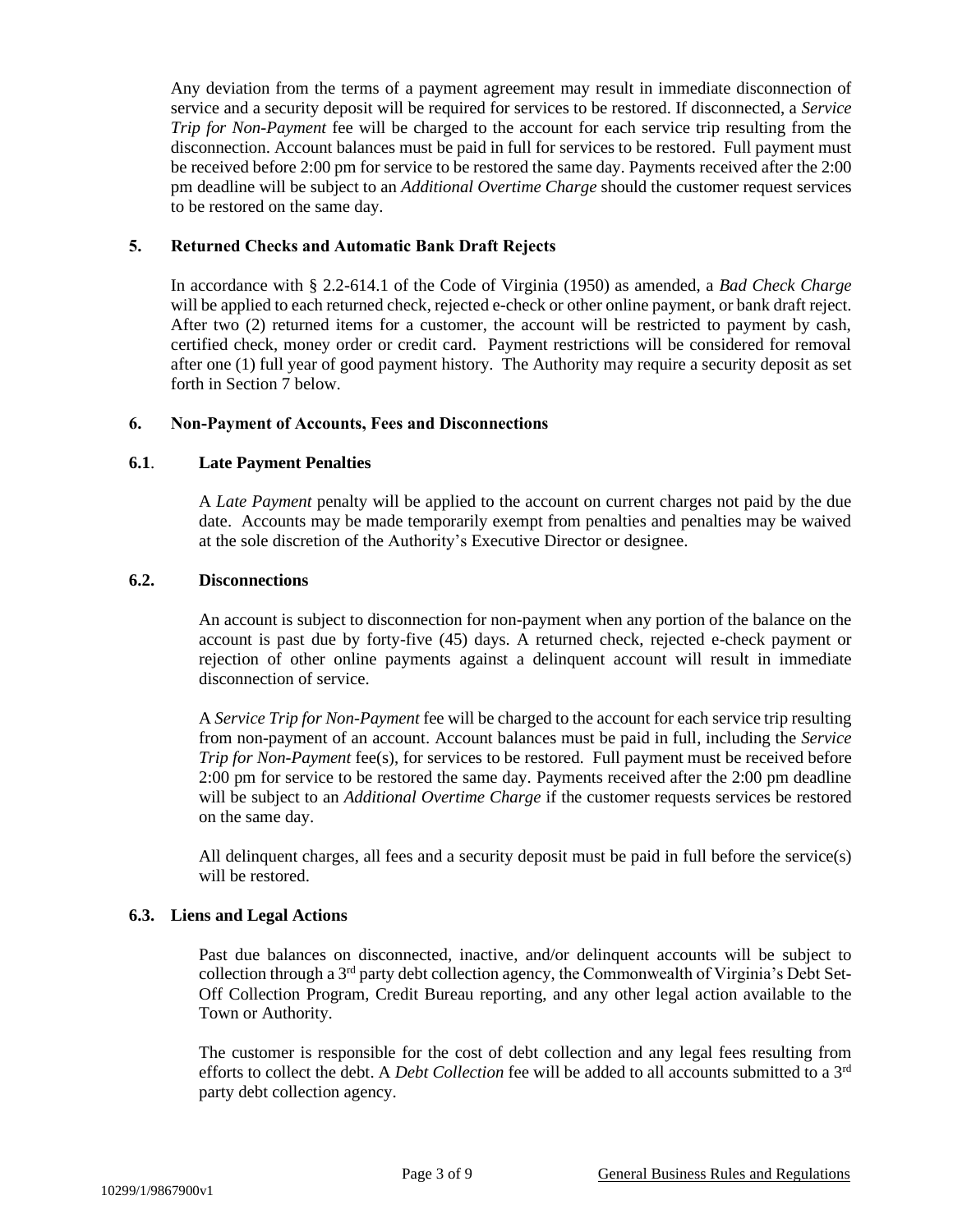#### 6.3.1. Credit Bureau reporting

Any collection status account over \$10.00 originating from an unpaid water/sewer billing may be reported to the credit bureau provided a final bill or collection notice has been mailed to the account holder.

## 6.3.2. Set-Off Debt Collection

Any collection status account over \$10.00 originating from an unpaid water/sewer billing may be submitted to the Commonwealth of Virginia's Debt Set-Off Collection Program for offset against the account holder's state income tax refund or lottery winnings, provided a final bill or collection notice has been mailed to the account holder. Any debt submitted to this program will incur a *Debt Set-Off* fee as authorized by § 58.1-520.1 of the Code of Virginia (1950), as amended.

#### 6.3.3 Liens

6.3.3.1. Liens Against Property Owners

As set forth in §15.2-2199 and §15.2-5139 of the Code of Virginia (1950) and herein, liens may be placed against real estate for nonpayment of fees and charges by the customer.

6.3.3.2. Liens against Rental Properties in the Landlord Program

Per §15.2-5139 of the Virginia Water and Water Authorities Act and § 15.2-2119 of the Code of Virginia, a lien for delinquent charges applicable to three or fewer delinquent billing periods will be placed on a rented property after: (a) the owner of such real estate has been advised at the time of initiating service to a tenant of such real estate that a lien will be placed on the real estate if the tenant fails to pay any fees or other charges when due for services rendered to the tenant; (b) a security deposit of no less than 3 months and no more than 5 months consumption has been collected and applied to the outstanding balance on the account at the time of termination or after two (2) years of good credit; (c) a duplicate copy of the final bill was mailed to the owner of the real estate at the same time the final bill was rendered to the tenant; (d) the owner of the real estate has been given 60 days to pay off the debt; and (e) reasonable collection efforts had been employed.

## **7. Security deposits**

## **7.1. Deposit requirements for establishing service**

- 7.1.1. A \$100.00 security deposit is required for all customers signing up for service unless the customer has had two (2) years of good credit with the Authority or the new customer signs up for payment by automatic bank drafting. Those accounts deemed to have a bad credit history with the Authority, as determined by the Authority in its sole discretion, will require a security deposit of the greater of twice the amount of the debt or \$100.00.
- 7.1.2. Rental properties in the Landlord Program

A \$150.00 security deposit is required for all customers signing up for service at properties in the Landlord Program. Those accounts deemed to have a bad credit history with the Authority, as determined by the Authority in its sole discretion, will require a security deposit of the greater of twice the amount of the debt or \$150.00.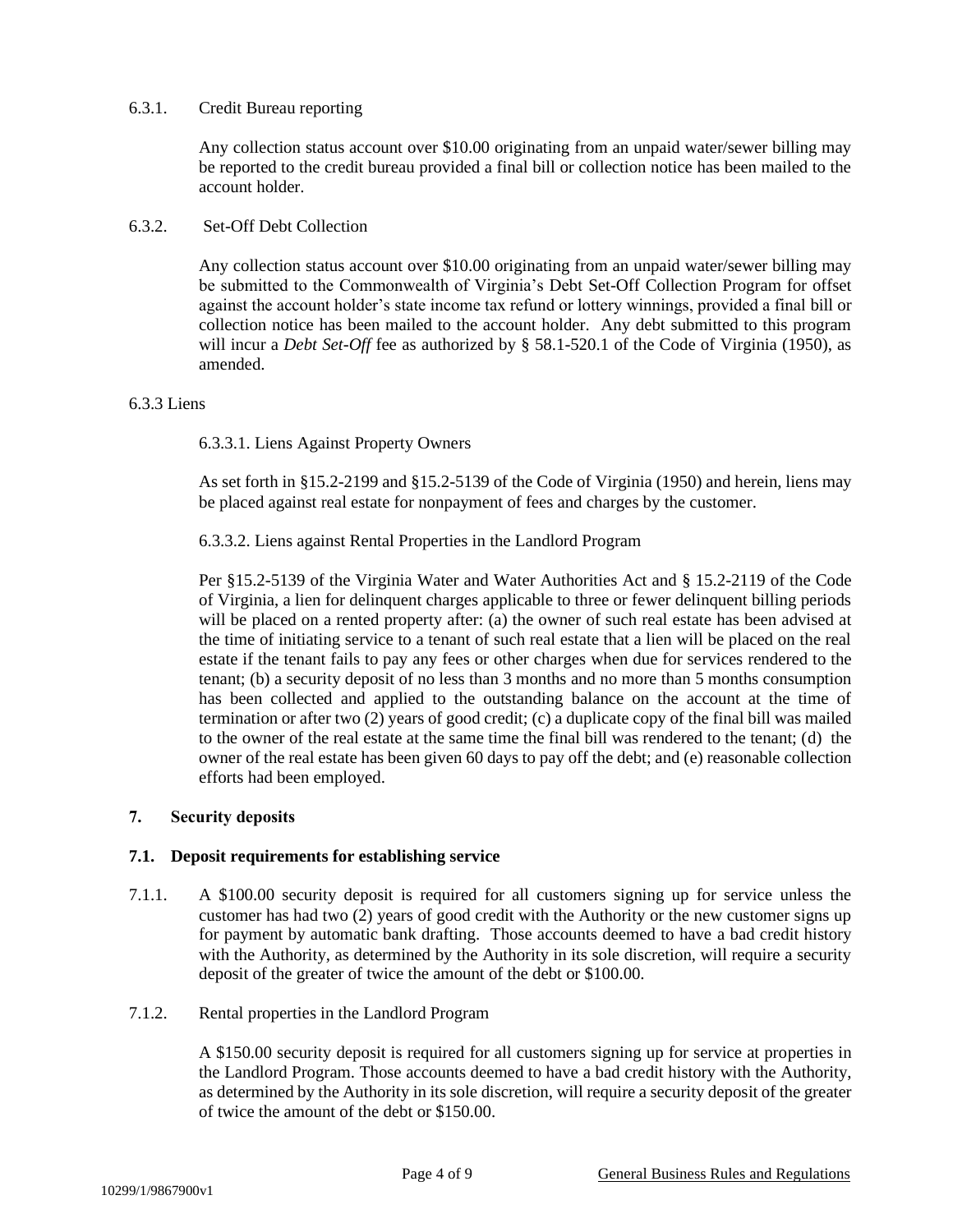## **7.2. Deposit requirements on accounts disconnected for nonpayment**

A security deposit of \$100.00 on residential accounts and of twice the amount of the debt on commercial accounts is required each time that service is terminated due to non-payment.

#### **7.3. Deposit requirements on returned payments**

Security deposits may be required for those accounts that 1) have filed bankruptcy in which case the deposit is twice the amount of the debt; and/or 2) have a returned check, bank draft or electronic payment reject in which case the deposit is twice the amount of the returned check, reject bank draft or rejected electronic payment.

# **7.4. Deposit Limits**

The total of all deposits on a residential account shall not exceed \$600.00. The maximum deposit on commercial accounts will be calculated on an individual account basis and shall not exceed the average of four (4) months consumption. Security deposits may be waived at the sole discretion of the Authority's Executive Director or designee.

#### **7.5. Deposit Refunds**

Security deposits may be credited to accounts, without interest, after two consecutive years of good payment history.

#### **8. Meter Tampering**

No person shall deface or injure any house, well, valve wheel, fire plug or other fixture connected with or pertaining to the Town's water and sewer system. No person shall: a) tamper with or place any material on the meter, meter box or valve of a water main or service pipe; b) obstruct access to any fixture connected with the water or sewer system; c) remove or damage any pipe, fire hydrant, meter, meter box or valve; or d) open any fire hydrant, meter, or valve. The owner of the premises shall be responsible for any water obtained illegally from the owner's service connections.

Meter tampering is a violation of §18.2-163 of the Code of Virginia (1950) as amended, and anyone found guilty shall be guilty of a Class 1 misdemeanor.

Illegal connections are a violation of §18.2-162.1 of the Code of Virginia (1950) as amended, and anyone found guilty shall be guilty of a Class 2 misdemeanor.

Any other tampering, illegal connections or other malfeasance shall be governed by and punished in accordance with the Code of Virginia §§18.2-162 and 18.2-163 and other applicable law.

## **9. Limited Access for Water Operations Personnel**

Water operation personnel shall not enter onto private property to investigate high water bills or leaks without prior approval from Authority management.

#### **10. Liability for Disconnection/Reconnection of Water and Sewer Service**

The Authority and its employees, agents and assigns shall not be responsible for any damages, loss to property, interruption of business or any other liabilities whatsoever that occur upon and result from the Authority's disconnection and/or reconnection of water or sewer service for any reason.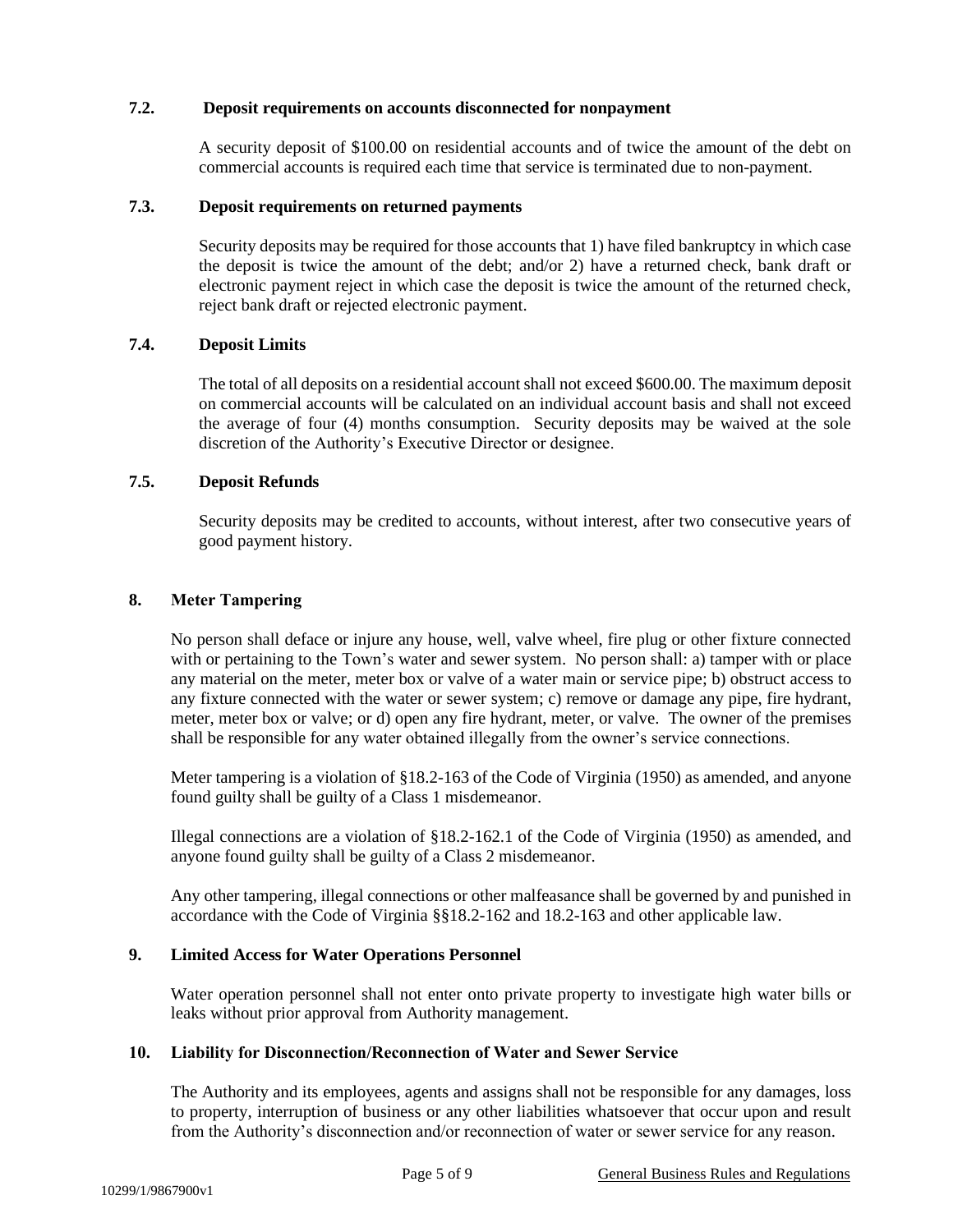# **11. Adjustments and Credits**

# **11.1. Leak Adjustments**

Customers may qualify for a leak adjustment, per the guidelines set below, only if their consumption was affected by the leak. For residential customers, leak adjustments will only be applied to water consumption above average use as sewer flow is not affected by leaks due to Winter Average sewer billing. The Town/Authority has discretion to determine the period for which an adjustment will be granted and will not allow more than one adjustment in 24 months.

When the Authority notifies the customer of a possible leak, the customer must confirm that the leak was repaired by contacting the Authority's Customer Service Department at (540) 853-5700 within 30 days of the Authority's notification to qualify for a leak adjustment. If the customer chooses not to fix the leak within the 30-day period, the customer will not be eligible for an adjustment.

11.1.1. Leaks occurring in the underground line between the main meter and the residence or building:

a)Residential customers will require proof that the leak was repaired in order to qualify for an adjustment. The water portion of the bill will be adjusted for 50% of the water loss over the average consumption for the customer.

b) Commercial customers will require proof that the leak was repaired in order to qualify for an adjustment. The water portion of the bill will be adjusted for 50% of the water loss over the average consumption for the customer and the sewer portions will be adjusted 100% of the sewer flow over the average flow for the customer.

11.1.2. Leaks occurring inside the residence or building:

a) Residential customers will have the water portion of the billing adjusted for 40% of the water loss over the average consumption for the customer provided proof of the repair is presented to the Authority. For unexplained high consumption or when proof of the repair is not presented to the Authority, the water portion of the bill will be adjusted for 25% of the water loss over the average consumption for the customer.

b) Commercial customers do not automatically qualify for an inside leak adjustment but will be reviewed on a case-by-case basis.

11.1.3. Leaks occurring in lines to secondary uses, such as a pool, sprinkler system, and/or outside spigots, will be reviewed on a case-by-case basis to determine whether a leak adjustment is justifiable.

# **11.2. Lawn Watering Credit**

The Authority may request, in writing, that customers water their lawn, or a section of their lawn, after work was performed by the Town or its designee which resulted in the lawn being reseeded. An automatic lawn watering credit of 3,000 gallons of water and, if the customer is on Authority sewer, 3,000 gallons of sewer credit will be granted to all customers receiving such a written request from the Authority.

A one-time credit per incident will be applied the next time the customer receives a bill based on an actual meter reading.

# **11.3. Billing and Payment Adjustments**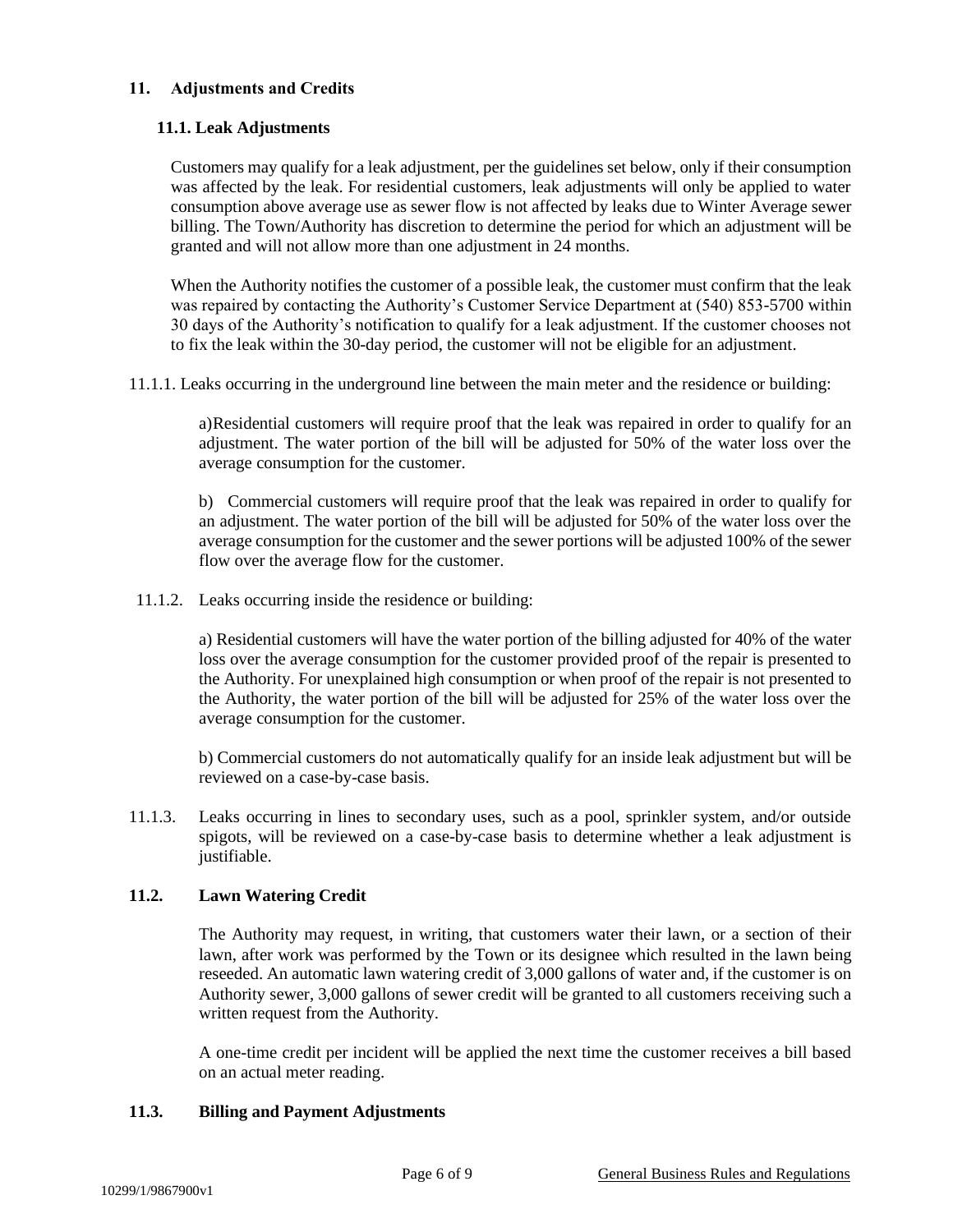- 11.3.1. Payment Adjustments: Refunds of payments due to inaccurate records or payments made in error or by mistake, are limited to the three-year period preceding the discovery of the error or mistake or the life of the account, whichever is the shortest period. The credit will be applied to the utility account.
- 11.3.2. Billing Adjustments: Where customers have been receiving free water and/or sewer service due to inaccurate records, billing for these services are limited to the three-year period preceding the discovery of the unbilled services.

## **12. Sewer Only Services**

Sewer only services are billed at a flat rate set by the Town Council unless the customer chooses to install an Authority approved meter on the water well on the property to provide meter readings for sewer billing. Utility accounts for sewer only services must be established and maintained in the name of property owner.

## **13. Commercial Sewer Deduct Meters**

All commercial sewer deduct meters shall be installed according to the applicable building code. Where sewer deduct meters cannot be placed in the ground, the meter must be at a location that is accessible to the Authority for maintenance and visual meter reading and must be placed so that the meter can be read via the Authority's Advanced Metering Infrastructure (AMI).

## **14. Temporary Water Service**

Application for a fire hydrant meter shall be made in the Authority's Utility Billing Office at 601 S. Jefferson Street, Roanoke, Virginia. A *Temporary Water or Sewer Account Administration* fee is required to establish an account and service.

A \$750 deposit is required for each meter issued to a customer to cover the cost of the meter. The deposit will be credited to the account or refunded to the customer if the meter is returned in good working condition.

Fire hydrant meters operated between April  $1<sup>st</sup>$  and October  $30<sup>th</sup>$  will be chained and locked to the fire hydrant. Should the meter have to be moved during this time, the customer must request the move by contacting the Authority's Customer Service Department at (540) 853-5700. The hydrant meter will be removed by the Authority during the month of November each year to be tested and to obtain a reading for final billing.

Requests for temporary water service between November  $1<sup>st</sup>$  and March  $31<sup>st</sup>$  will be considered on a case-by-case basis. If approved, a fire hydrant meter will be issued for use by the customer upon making a \$750 deposit. The customer shall assume all responsibility for care of the meter during freezing weather conditions. If temporary water service is desired by the customer after March 31<sup>st</sup>, they shall contact Customer Service to make arrangements to connect and chain the hydrant meter to a specific hydrant of the customer's choosing.

A monthly utility bill consisting of a *Fire Service* base rate and a consumption charge based at the *Temporary Water (per 1000 gallons)* rate will be rendered. The customer shall provide a monthly meter reading to the Authority billing office by the  $28<sup>th</sup>$  of every month. Regardless of the total monthly usage a minimum consumption charge for 10,000 gallons will be applied to all accounts.

Accounts with a delinquent status are subject to all collections processes as well as disqualification from the program. Applicants with unpaid delinquent accounts will not be allowed to obtain future hydrant meters until all charges are paid in full.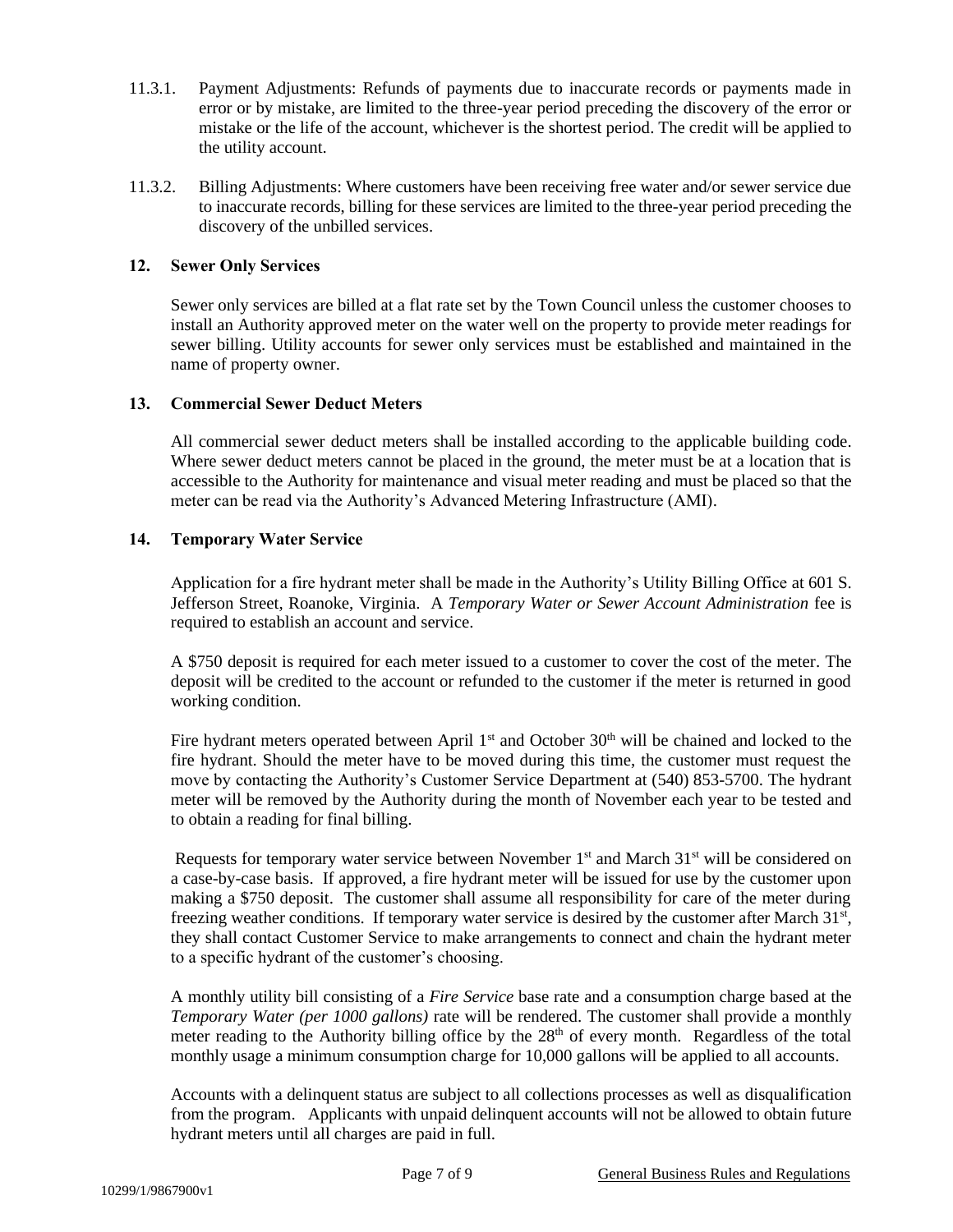The illegal use of water from a fire hydrant, or any other part of the Town's infrastructure, is classified as a Class 1 misdemeanor and is subject to prosecution under Virginia Code §§18.2-162 and 18.2-163.

# **15. Temporary Sewer Service**

Individuals who desire to temporarily discharge sewer directly into the sanitary sewer system for activities such as a groundwater remediation project must apply for a Pretreatment Permit through the Authority's Pretreatment Office. The application must be completed and turned into the Pretreatment Office allowing sufficient time for permit issuance prior to discharge. The sanitary sewer charges will be calculated based upon temporary flow monitoring if possible.

In instances where temporary sewer service is required for domestic use or to accommodate a festival, or other such activity, the customer must complete a Special Event Application for Temporary Wastewater Discharge Permit form which is available on the web at www.westernvawater.org or can be obtained from the Authority's Pretreatment Office ((540) 853- 1517). The application must be completed and submitted to the Pretreatment Office at 1502 Brownlee Avenue SE, Roanoke. Allow fourteen (14) days for processing of the application. The applicant must designate a responsible person for the event and provide 24-hour contact information for the duration of the event. The minimum permit fee is \$50.00 per day of discharge. For larger events, flow monitoring will be used as practical to establish an appropriate sewer charge.

# **16. Appeals and Right to Hearing**

Utility bills may be appealed, and any questions, objections or explanations may be presented to utility billing staff or representatives by telephone or in writing during regular business hours. Any person who believes that the full amount of the utility bill or charges is not owed will be provided the opportunity to be heard in person before a designated management representative. If a hearing is desired, a request should be delivered, in writing, prior to the due date of the utility billing. Such written notice should state the reason(s) the charges are not owed as rendered. Hearing requests should be made promptly to avoid disconnection of service prior to the hearing.

## **17. Identity Theft Protection**

The Authority/Town will require personal information from existing customers and new customers, as set forth in the Authority's Identity Theft Policy and required by the Federal Trade Commission (FTC), when initiating accounts or when communicating with customers in order to identify potential identity theft. Appropriate action, including reporting violations to law enforcement, will be taken in the event of such a violation.

#### **18. Seasonal termination of service**

Customers who live outside their service jurisdiction for more than 30 consecutive days during the year may request to have their service terminated during that time. However, the *Request for Additional Service* fee will be charged to the account at service termination and when service is restored. Customers who are billed a monthly minimum water charge, per the Town rate structure, will be required to provide a forwarding address for the period that their service is terminated as they will continue to receive bills for the minimum water charge.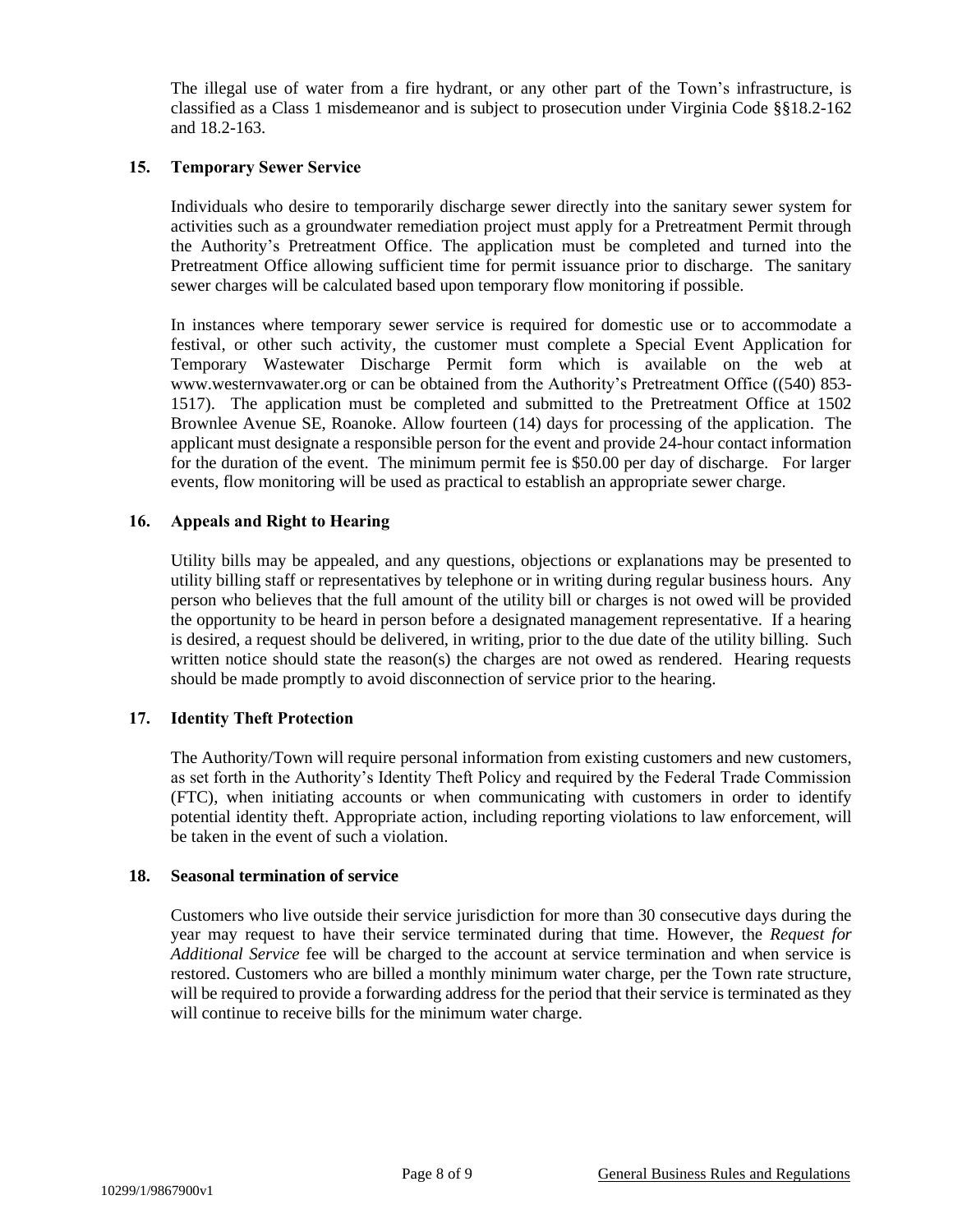(End of General Business Rules and Regulations)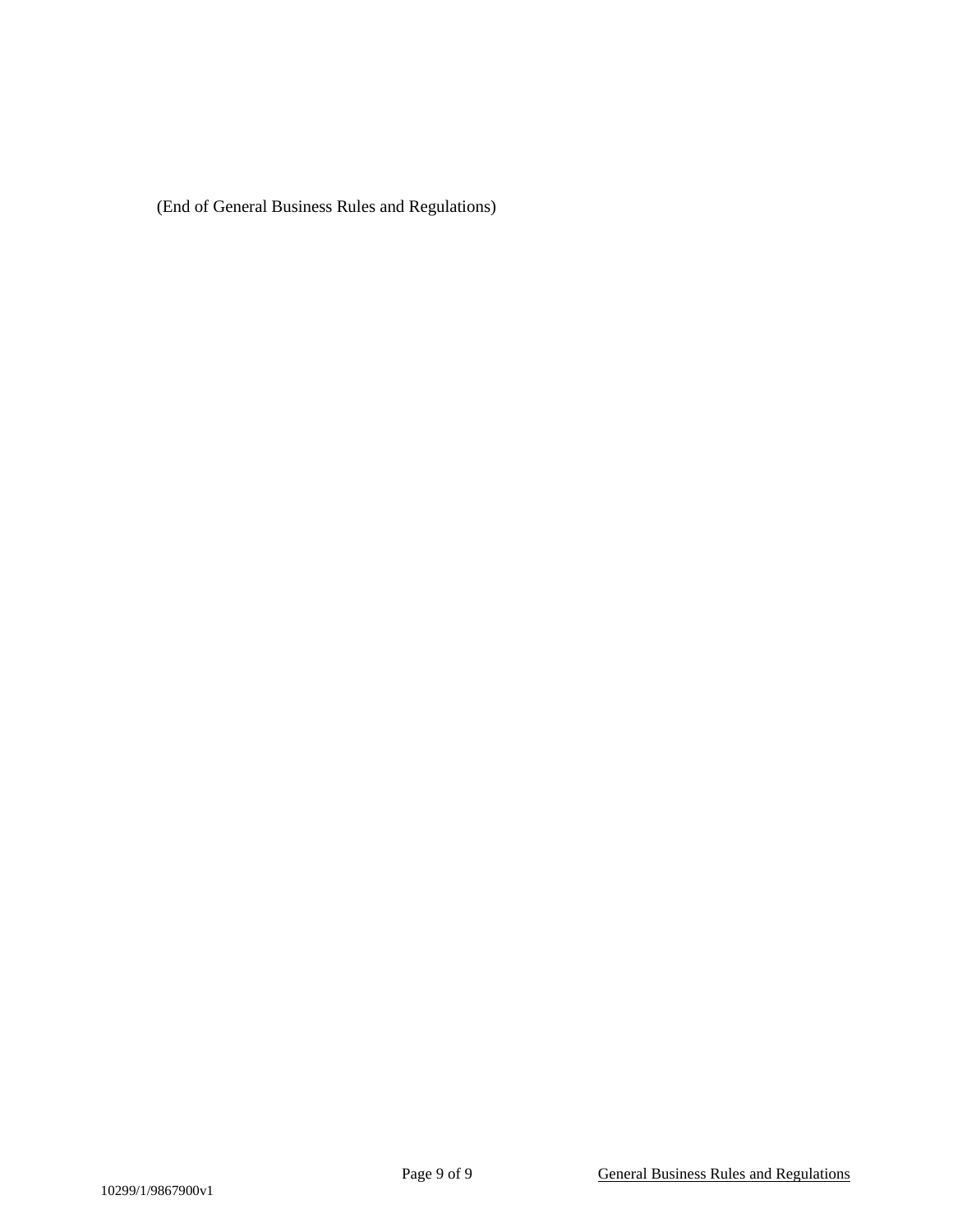# **Development Rules and Regulations**

# *DEFINITIONS*

**Applicant:** The individual, group of individuals, partnership, firm, association, institution, corporation, political subdivision or agency making application for the establishment of a new water and/or sewer service, or expansion of an existing water and/or sewer system.

**Approved Plans:** Plans which have been approved for construction by the local jurisdiction and applicable state or federal agency and the Authority.

**Authority:** The Western Virginia Water Authority

**Authorized Utility Contractors:** Those contractors secured by the Authority from time to time under term or prequalification contracts, to perform general utility construction.

**Availability Application:** Initial application completed by an Applicant, providing location of desired service, contact information, capacity requirements (if known), and requesting the Authority to determine if, and under what circumstances, service might be available. Form is available through the Authority's web site.

**Availability Fees:** Capital recovery fees charged to all new customers for each new connection to the Town's water or sewer systems. Availability Fees address additional capacity required by new services as well as buy-in to the Town's capital assets which have been paid for by previous customers. Capital assets include any facility needed to provide water or sewer service such as land, reservoirs, treatment facilities, wells, pumping stations, storage tanks, transmission lines, trunk lines, etc. Fee amounts are listed in the approved Rate and Fee Schedule, as amended.

**Availability Letter:** A letter prepared by the Authority's Engineering Services Department for all Applicants requesting a new water and/or sewer service. This letter addresses available capacity, Availability Fee, Connection Fee, Extension Cost (if any), and other conditions required to provide service(s).

**Certificate of Final Acceptance:** Documentation prepared by the Authority stating that the work is satisfactorily completed, and that there are no outstanding claims or deficiencies. Completion of the project may also involve submittal of as-built plans, affidavits, tax statements, maintenance guaranty(ies), or other documents that are required by the Authority.

**Certificate of Substantial Completion:** Documentation prepared by the Authority stating that the work is satisfactorily completed to be placed into service. Substantial Completion is required before any water or sewer Service Connection may be made to a new Main Line.

**Capital Improvements Program (CIP)** – A budget plan for provision of infrastructure and other capital needs for the community. This plan is compiled periodically and adopted by the Town Council.

**Connection Fee:** The total cost to furnish and construct a new service from an existing Main Line to the property line, or to the point of connection with the private service. Fee amounts are listed in the Town's approved Rate and Fee Schedule, as amended.

**Construction Costs:** The actual cost of construction for extending water and/or sewer improvements (including services), from their existing location to a point adjacent to the proposed development parcel, including furnishing and installing all components of the extension project.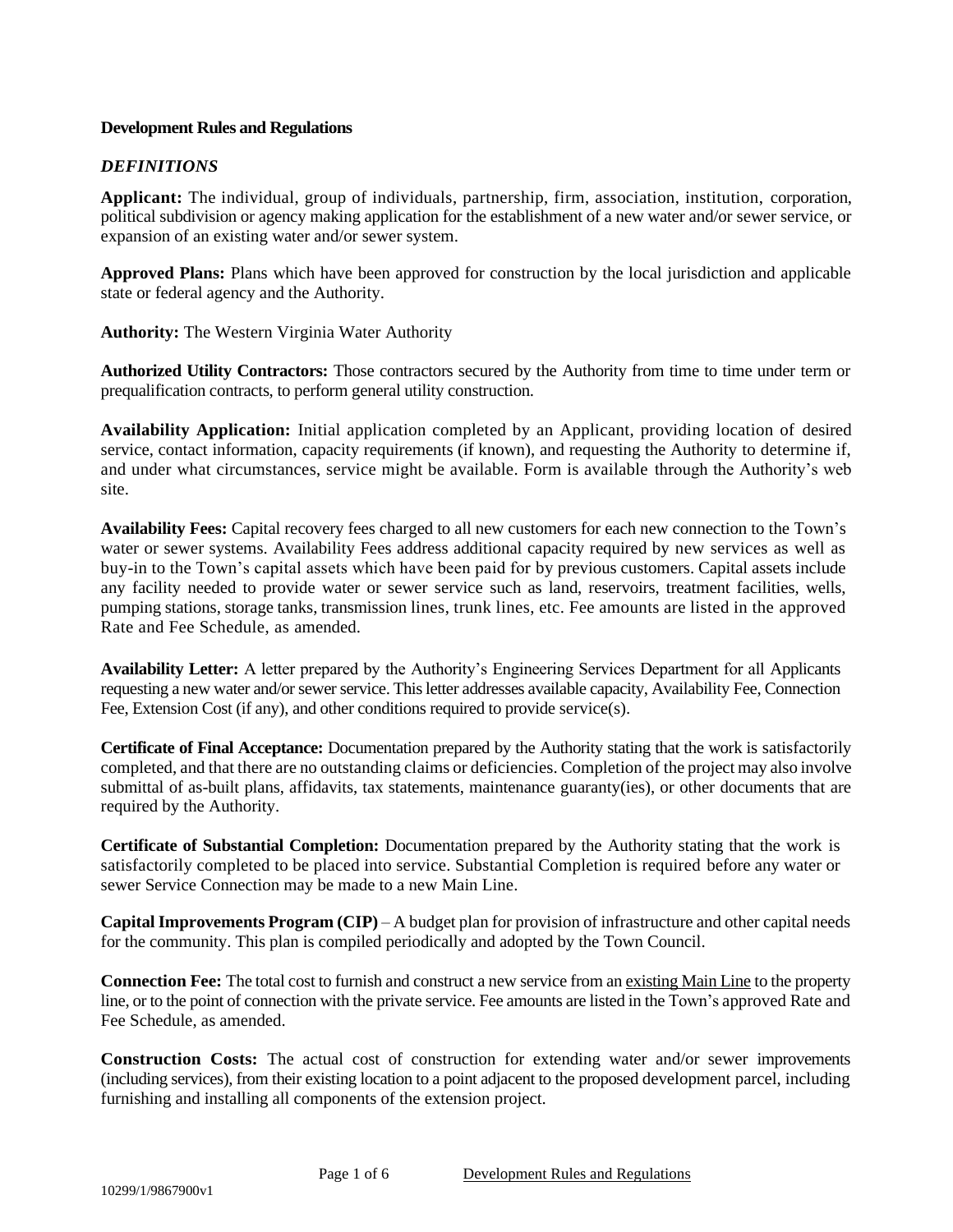**Design and Construction Standards:** The latest edition of the Authority's standard specifications and standard details for the construction of water and/or sewer lines and appurtenances, and available through the Authority's web site.

**Design Fee:** A non-refundable fee charged by Town and/or Authority for the design administration of extension improvements. Fee amount is listed in the approved Rate and Fee Schedule, as amended.

**Developer**: An individual, group of individuals, partnership, firm, association, institution, corporation, political subdivision or agency which is improving property or is causing property to be improved by the provision of new public water and or sewer utilities.

**Development Agreement:** An Agreement between the Authority/Town and Developer(s) stipulating the conditions and responsibilities for design, construction, bonding, acceptance and use required for the Authority to participate in the cost of an Extension or other system improvements.

**Development Extension Cost:** The total cost of extending water and/or sewer improvements (mains, services and other appurtenances), from their existing location to a point adjacent to the proposed development property, including planning, design, surveying, drafting, inspection, administration, acquisition of easements, legal services, environmental studies, permits, construction and all other costs necessarily incurred between project initiation and Final Acceptance.

**Domestic Service:** Provision of potable water for the purposes of consumption and hygiene for an individual or family and the collection of wastewater generated from these uses.

**Duplex:** Two single family units, and therefore a Multi-Family Unit from the standpoint of extensions of water and sewer mains. Each unit of a duplex shall be served by a separate water and sewer connection and is responsible for corresponding Availability and Connection Fees.

**ERU:** Equivalent Residential Unit or Single-Family Residential Unit is defined as a 5/8-inch water meter equivalent.

**Extension**: Any new or proposed water or sewer Main Line being constructed where no Main Line existed before, which construction was not in the Town's CIP.

**Extension Fee:** In order to promote more equitable cost sharing of Extensions among new customers, the Authority will generally use a fixed-rate Extension Fee for existing single family residential units with failed wells or septic systems. The Extension Fee includes all applicable Availability Fees, construction costs, Connection Fees and Meter Fees. Extension fees are computed by averaging historic construction costs and may be adjusted annually to better reflect current construction costs.

**Failed Wells and/or Failed Septic Systems:** Wells and septic systems will be considered to have "failed" when they require repairs of more than 50% of their replacement values, or when they are not capable of meeting current Virginia Department of Health (VDH) requirements.

**Fire Protection:** The provision of adequately sized water mains, water volumes, and fire hydrants at suitable intervals to be used by fire departments in fighting fires. The level of protection varies with land use and development type.

**Infill Development:** Development of existing platted lots.

**Licensed Utility Contractor:** An individual, firm, or corporation who is licensed by the Virginia Board for Contractors to perform public utility and/or unclassified construction projects which have a contract value not exceeding their license limitation.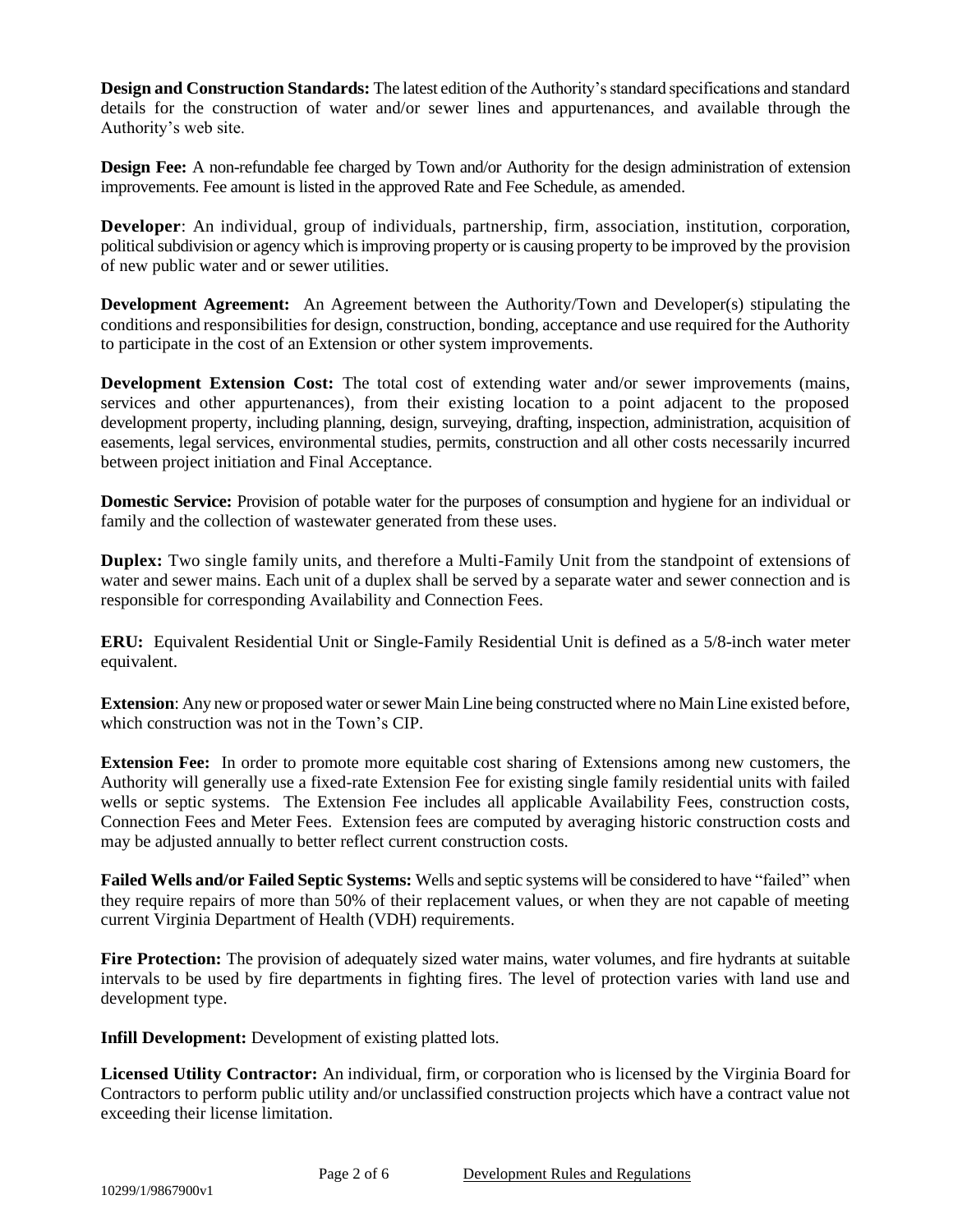**Licensed Plumber:** An individual, firm, or corporation who is licensed by the Virginia Board for Contractors to perform plumbing construction.

**Main Line or Distribution Main:** A public water or sewer pipe installed along a street, road, highway, or within a public water or sewer easement, primarily for the purpose of providing water or sewer service to adjoining properties.

**Meter Fee:** The total cost to furnish and install a new meter in an approved meter box and setter. Fee amounts are listed in the approved Rate and Fee Schedule.

**Multi-Family Units:** Two (2) or more Single-Family Residential Units in one structure.

**Non-Participating Lot Owners:** The owner of a lot or parcel that benefits from a Water or Sewer Extension, but who has not paid or contracted to pay the Extension Fee.

**Off-Site Extension:** The portion of an Extension that is installed prior to reaching the internal portion of a development property, and that is able to provide service to properties not included in the Development.

**Performance Guaranty:** The approved form of security furnished by the Developer and his sureties conditioned upon the faithful performance of the work in strict accordance with the Approved Plans, and the Authority's Design and Construction Standards.

**Private Service**: That portion of the water or sewer service which is located on private property, and not within a public water or sewer easement. Construction, ownership and maintenance of the Private Service are the sole responsibility of the customer.

**Public Water and Sewer System:** The water and sewer pipes, storage facilities, pumping stations, treatment facilities and appurtenances that are owned and/or operated by the Town and maintained by the Authority.

**Priority Rating:** A system developed by the Town and/or Authority to rank projects based on a number of different criteria including; project cost, project benefits and other items.

**Service Connection:** A tap into the water or sewer Main Line for the purpose of supplying service to a customer.

**Single Family Residential Unit (or ERU):** A group of rooms, including cooking accommodations, occupied as a single housekeeping unit.

**Subdivision:** All divisions of a tract or parcel of land into two or more lots, building sites, or other divisions for the purpose, whether immediate or future, of sale, or building development.

**Town:** The Town of Fincastle or its designee.

**Transmission Main:** A water pipe constructed primarily for the movement of water from one area to another. Transmission Mains are usually, but not always, 12" or greater in diameter. Transmission Mains usually supply water to smaller Main Lines.

**Trunk Line or Interceptor Sewers:** A sewer pipe constructed primarily for the conveyance of sewerage from one area to another, usually following creeks, rivers, or drainage ways. Trunk Lines are usually, but not always, 15" or greater in diameter. Trunk Lines usually collect and convey sewer from the smaller Main Lines of the collection system.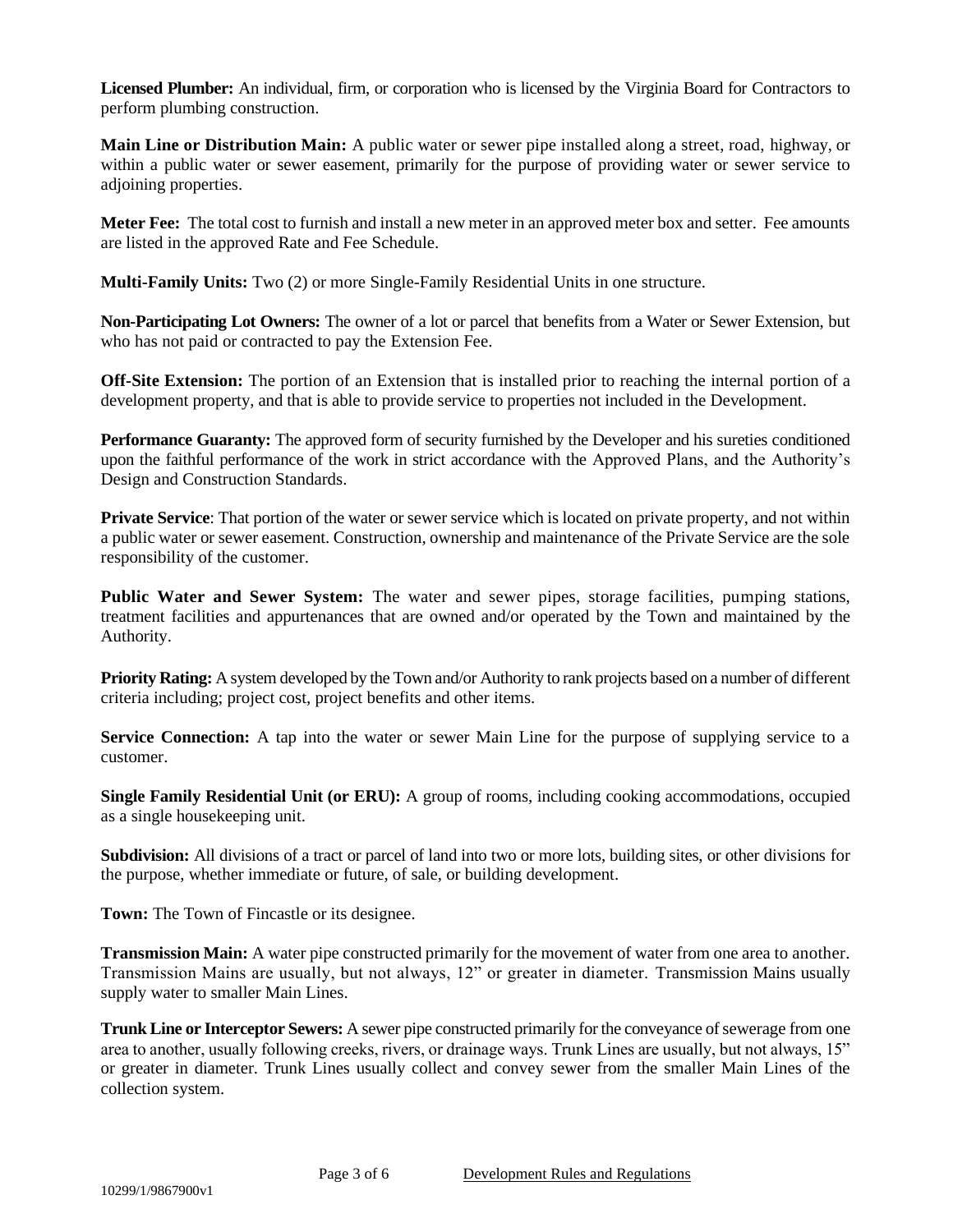## **1. New service connections for water and sewer**

## **1.1 General**

Before any new water and/or sewer service may be constructed, an Availability Letter must be received from the Authority.

Each lot being served by the Town requires a separate water and sewer service connection, including each unit of a duplex, unless approved in writing by the Town.

For non-residential or multi-residential development, the domestic water, fire and sewer services shall be furnished and installed by a Licensed Utility Contractor, to the Authority's Design and Construction Standards, at the developer's expense. All physical taps required for Service Connections to existing water or sewer mains shall be made only by the Town or Authority. All water meters shall be furnished and installed by the Town.

For residential properties, the Town allows a private water service or sewer lateral to cross one intervening private property to access a public main. The Applicant must provide a copy of a recorded private easement prior to any service construction. The easement must be a minimum of ten (10) feet in width. It is strongly recommended that the Applicant have a Licensed Surveyor prepare the exhibit drawing to accompany this easement. A Private Easement Template may be found at the Developers/Engineers section of the Authority's website; [www.westernvawater.org](http://www.westernvawater.org/)

## **1.2. Availability Fees and Connection Fees**

Availability Fees and Connection Fees will be charged to all new customers for the initial connection to the Town's water and/or sewer systems. Fee amounts are listed in the approved Rate and Fee Schedule, as amended. This fee will be collected following issuance of an Availability Letter. Any property which can be shown to have been previously served, will not be required to pay an Availability Fee for a new service, up to the size of the previous service. If the previous service size cannot be confirmed, it will be assumed to have been a 5/8-inch water meter. Increases in service sizes require payment of the difference between the current Availability Fees for the original and required service sizes. No refund of Availability Fees will be issued for reductions in service sizes.

## **2. Extensions of water and sewer mains**

## **2.1. General**

All improvements and extensions to the Town's water and sewer systems must be constructed in accordance with the Authority's Design and Construction Standards. Design and construction of all water and sewer mains, appurtenances, easements, and services including any off-site improvements required to serve the proposed development or in-fill development, shall be the sole responsibility of the Developer.

Any deviation from this stated policy will require a written Development Agreement approved by both parties.

In addition to the policies lusted herein, the extension of public water and sewer facilities will comply with local Comprehensive Plans, and other requirements of the appropriate jurisdiction.

# **2.2. Off-Site Extensions Proportional Payments**

2.2.1. The design and construction of all off-site improvements to the Town's water or sewer systems made necessary by the development in whole or in part shall be the sole responsibility of the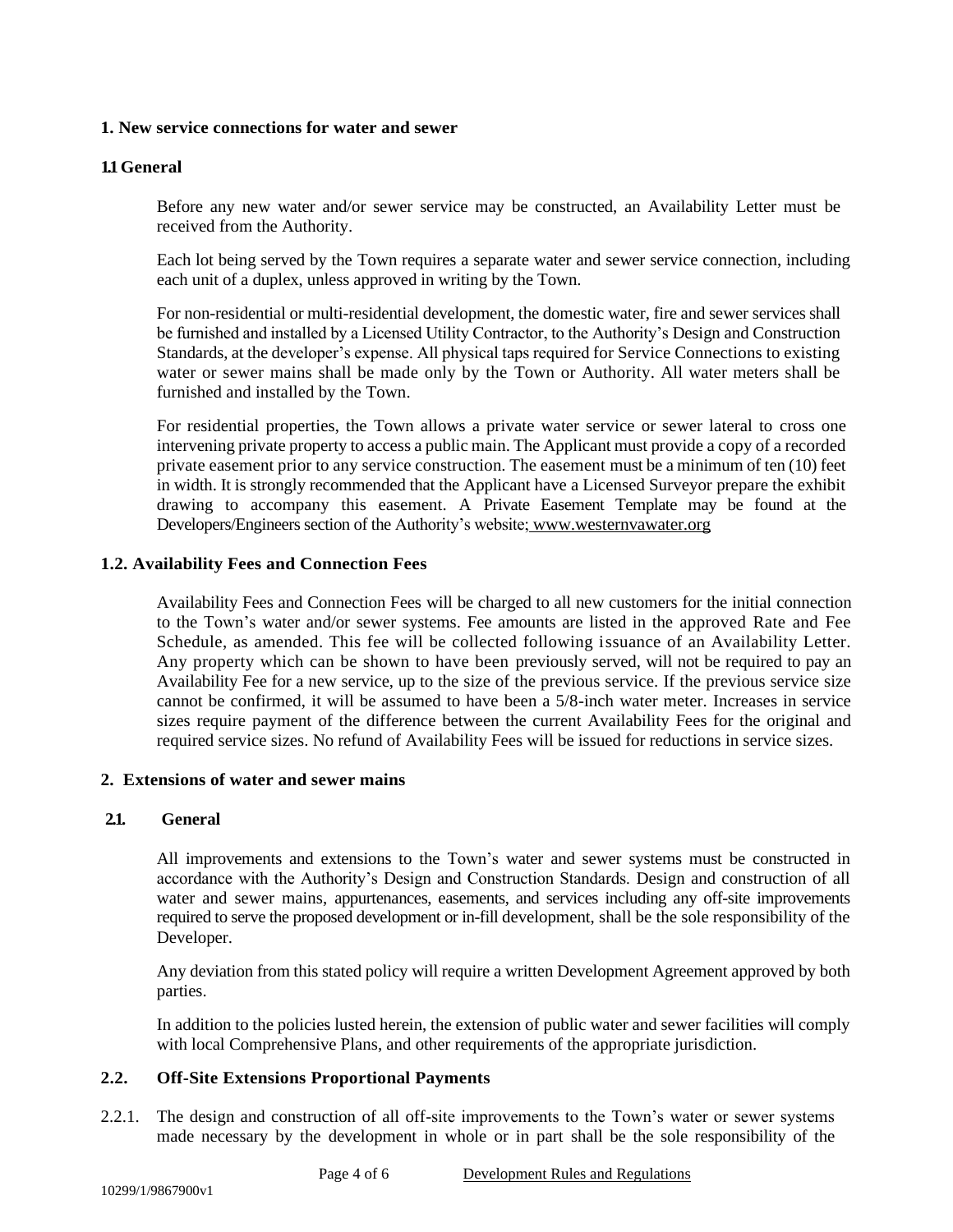Developer. Where the construction or improvement of a subdivision of land makes necessary, at least in part, the installation of new or improved sewerage, water, or drainage facilities located outside the property limits of the subdivision, the subdivider or developer of the subdivision shall pay a proportionate share of the cost of the facilities, in accordance with this section and Virginia Code §15.2-2243.

- 2.2.2. No such payment shall be required until the Town Council has established (or has committed itself by ordinance to the establishment of) a general sanitary sewer, water or drainage improvement program for an area having related and common sanitary sewer, water and drainage conditions, or any of them, and within which the land to be subdivided is located. The Town may develop and administer all three (3) programs together or any one (1), or other number, separately or jointly.
- 2.2.3. The program shall include regulations that establish reasonable standards to determine the proportionate share of the total estimated cost of ultimate sanitary sewerage, water and drainage facilities required adequately to serve a related and common area, when and if fully developed in accord with the comprehensive plan, that shall be borne by each subdivider or developer within the area.
- 2.2.4. The share to be borne by each subdivider shall be limited to the proportion of such total estimated cost which the increased sanitary sewerage flow, water use or increased volume and velocity of stormwater runoff to be caused by the proposed subdivision bears to the total estimated volume and velocity of such sanitary sewerage, water or runoff from such area in its fully developed state. In calculating the volume and velocity of stormwater runoff, the Town shall take into account the effect of all on-site stormwater facilities or best management practices constructed or required to be constructed by the subdivider or developer and give appropriate credit therefor.
- 2.2.5. Each such payment received shall be expended only for the necessary engineering and related studies and the construction of those facilities for which the payment was required and, until so expended, shall be held in an interest-bearing account for the benefit of the subdivider. In lieu of such payment, the agent may accept a letter of credit satisfactory to the agent conditioned upon the payment at the commencement of construction. The payments received shall be kept in a separate account for each of the individual improvement programs until such time as they are expended for the improvement program. All payments shall be released and used, with any interest earned, as a tax credit on the real estate taxes on the property if construction of the facilities identified in the established water, sewer and drainage programs is not commenced within twelve (12) years from the date of the posting of the payment.
- 2.2.6. Nothing in this section shall imply or constitute an obligation on the part of the Town to upgrade or construct any sanitary sewerage, water or storm drainage facilities or prevent the subdivider from constructing on his own account and to satisfy his own schedule such off-site facilities necessary or desirable for the safe and proper provision of utility service to the subdivision in accordance with this subdivision ordinance and other ordinances of the Town.

## **3. Town acceptance of private utility systems**

## **3. 1. Requirements**

The following shall serve as minimum conditions under which the Town might eventually take responsibility for and accept private community utility lines into the public system:

- 3.1.1. The existing system must be in full compliance with the Authority's Design and Construction Standards, unless a written waiver is obtained from the Authority.
- 3.1.2. The system must be supplied by a central source from wells, pumps and tanks and/or a sewage disposal system.